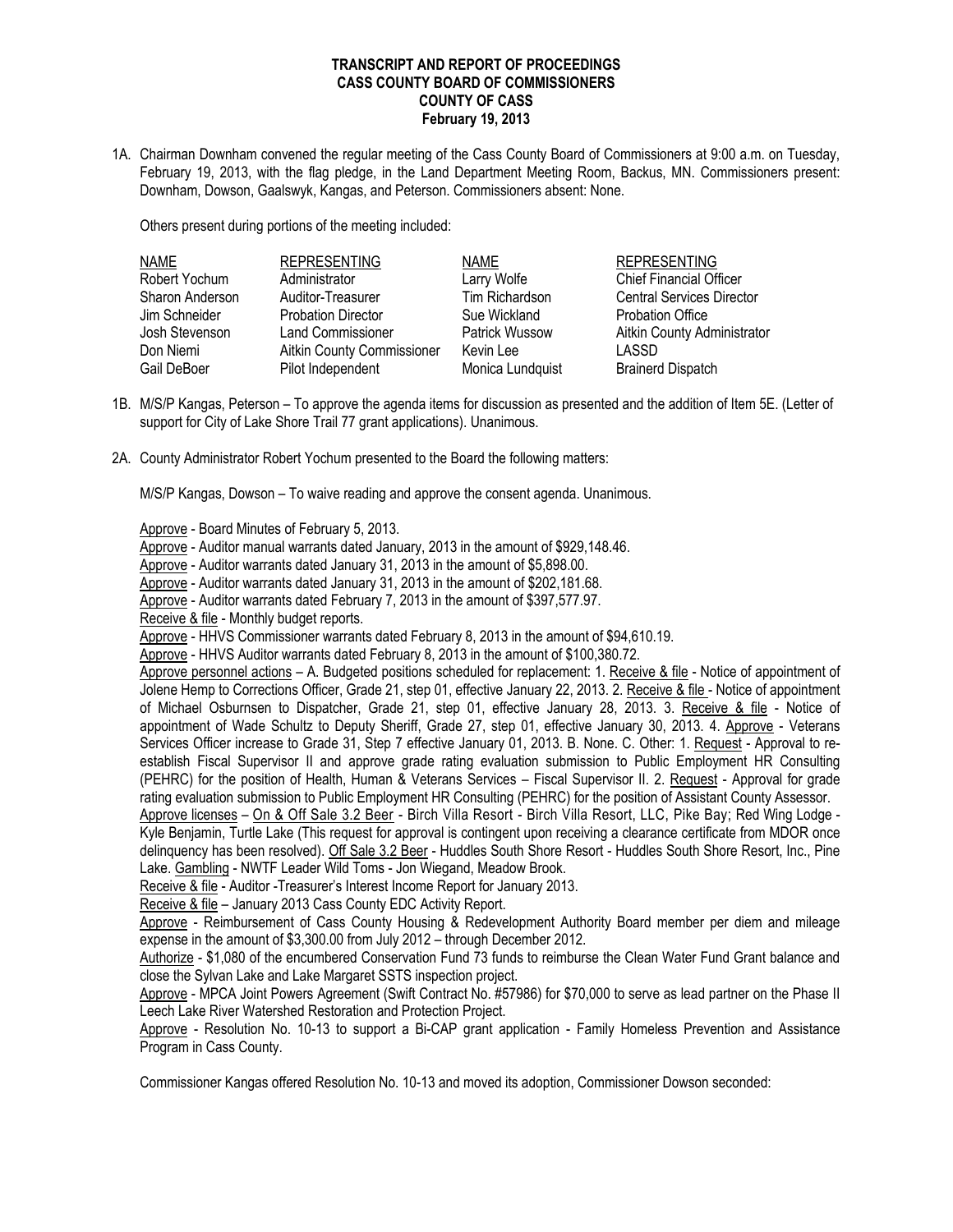Minnesota Housing and Finance Agency

## Family Homelessness Prevention and Assistance Program

WHEREAS, the Minnesota Housing Finance Agency, State of Minnesota, has been authorized to undertake a program to provide funds for Family Homeless Prevention and Assistance Projects; and

WHEREAS, the Bi-County Community Action Programs Inc. has developed an application for the Minnesota Housing Finance Agency Family Homelessness Prevention and Assistance Program; and

WHEREAS, Bi-County Community Action Programs, Inc has demonstrated the ability to perform the required activities of the Minnesota Housing Finance Agency Family Homelessness Prevention and Assistance Program;

NOW, THEREFORE, be it resolved that Bi-County Community Action Programs, Inc. is hereby authorized as an entity to be charged with the administration of funds made available through the Minnesota Housing Finance Agency Family Homelessness Prevention and Assistance Program in the County of Cass, in Minnesota.

Resolution No. 10-13 was adopted by majority vote: Ayes: Downham, Dowson, Gaalswyk, Kangas, Peterson. Nays: None.

Receive & file - 2012 Recorders Office summary of annual fees collected and documents filed.

Approve - Submission for Family Planning Special Project Grant Funding through MDH for the period of July 1, 2013 - June 30, 2015 and approve governing Board Resolution No. 11-13 as required with grant application.

Commissioner Kangas offered Resolution No. 11-13 and moved its adoption, Commissioner Dowson seconded:

## Form D Governing Board Resolution

Be it resolved that:

1) Cass County Health, Human and Veterans Service can apply for a Family Planning Special Projects grant from The Minnesota Department of Health.

2) Cass County Health, Human and Veterans Service can enter into a grant contract with the Minnesota Department of Health if the application is successful.

3) Reno Wells is hereby authorized to execute contracts as Community Health Service Administrator required to implement the organization's participation in the Family Planning Special Projects grant program.

Resolution No. 11-13 was adopted by majority vote: Ayes: Downham, Dowson, Gaalswyk, Kangas, Peterson. Nays: None.

Approve - Transfer of funds from Unorganized Township to Highway Department in the amount of \$35,492.56 for road maintenance and administrative costs from November - December 2012.

Approve - HHVS Purchase of Service contract from January 1, 2013 through December 31, 2013: Jail nursing services to Cass County Jail.

2B. Administrator Yochum reported back on the Board action of Tuesday, February 5, 2013 to solicit a neutral third party to be a hearing officer for "Dangerous dog" ("DD") appeals. Mr. Yochum presented a draft Independent Contractor Agreement between Cass County and former Assistant County Attorney Jon Eclov to purchase the services of an Animal Control Hearing Officer. Proposed terms of the agreement include a term of February 20, 2013 through December 31, 2016, and an hourly rate of \$150.00 plus mileage and related expenses, when each are approved in advance by the County Administrator. By consensus, the Board requested a proposed fee for hearing services and an activity report of dog hearing actions.

M/S/P Gaalswyk, Dowson - To approve as presented the Independent Contractor Agreement between Cass County and Jon Eclov for services as an Animal Control Hearing Officer. Unanimous.

- 3A. Kevin Lee of North Memorial Ambulance presented the year-end 2012 report for the Longville Ambulance Subordinate Service District (LASSD): Staffing - paramedics scheduled every day during the 4<sup>th</sup> quarter which exceeds the part time ALS license requirements; Volumes - transported or billed 209 patients vs. the budgeted amount of 224; Financial Report revenues were \$28,171 under budget due to decreased volumes; expenses were \$15,591 over budget due to increased salary expenses for 3 people who were on medical leave, and 2 new King Vision airway devices; net margin for 2012 was 7.7%; \$72,300 invested in capital improvements including a Lucas CPR Device, 2 AVL/Mapping units, and 2 Lifepack 15 Cardiac monitors. Mr. Lee noted that in 2013, North Ambulance will be investing in electronic medical records for the Longville operation. Mr. Lee summarized community involvement and customer satisfaction ratings. The Board thanked Mr. Lee for the update.
- 4A. Probation Director Jim Schneider presented the 2012 Probation Department Annual Report. The report indicated there were adult violations in 2012 of 1,109 (601 were DWI's and 234 were assaultive behavior representing 75% of all adult cases)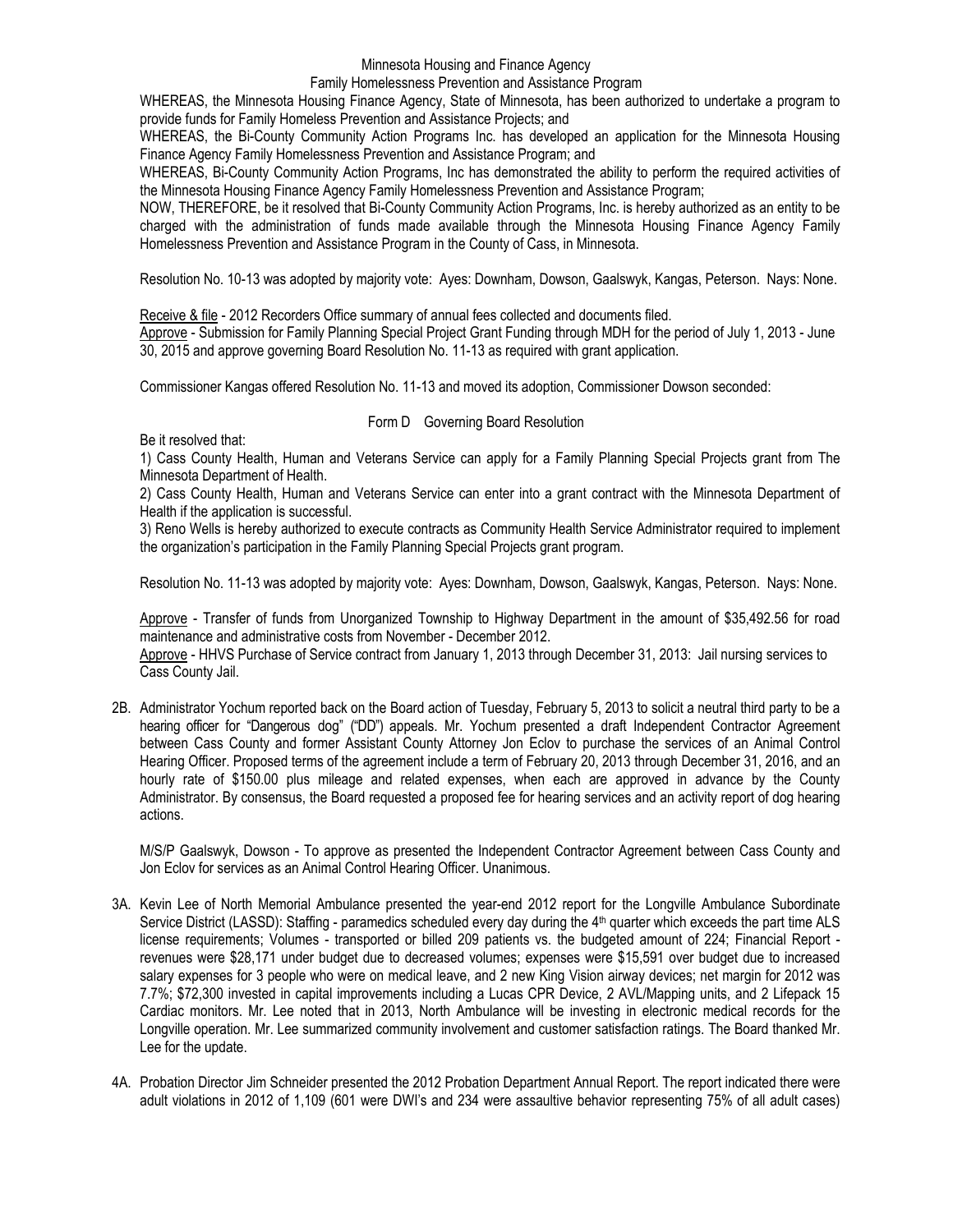and juvenile violations in 2012 of 901 (263 were assaultive behavior, 185 property offenses and 234 status offenses - minor consumption, tobacco, and curfew representing 75% of all juvenile cases). Director Schneider acknowledged Office Manager Sue Wickland for improved revenue collections and discussed financial trends, wellness Court, the Diversion Program, community involvement, and the 2013 goals. The Board thanked Director Schneider for the report. No action necessary.

- 4B. Director Schneider reviewed the 2012 Northwest Juvenile Center Annual Report. Mr. Schneider explained that children are placed at the Northwest Juvenile Center for two common reasons: 1.) delinquent behavior (children who violate the law, are in need of a structured setting to stabilize their behavior, and to protect society from harm) and 2.) child welfare issues (children in need of a structured environment because they pose a threat to themselves or others and are not delinquent). Cass County placements in 2012 at Northwest Juvenile Center were 207 intakes at a cost of \$1,286,108.23. The Board thanked Mr. Schneider for the update. No action necessary.
- 5A. Land Commissioner Josh Stevenson discussed the additional services to the public in multiple departments has created a shortage of customer parking at the Land Department Building. Mr. Stevenson proposed that the Board consider expanding parking in the vacant lot west of the building. The City of Backus has been asked for input regarding the plan, and has responded that they are happy to work with the County if any permits or variances are needed. A parking lot plan will be coordinated with the Highway Department as well.

M/S/P Dowson, Kangas – To authorize the Land Department to solicit bids from qualified contractors, identify funding sources, and report back to the Board for approval. Unanimous.

5B. Mr. Stevenson updated the Board on a press release from the MN DNR regarding the Camp Lake property in Trelipe Township. DNR has acquired the 2,751 acres of property from the Nature Conservancy and is interested in working with Cass County on an "expedited" land exchange. Mr. Stevenson added that County and DNR staff have already consulted Trelipe Township and identified tax forfeit lands located in Crooked Lake, Beulah, and Bungo Townships. The referenced County managed parcels are inside State forest boundaries and if exchanged would improve forest management efficiency. Upon Board approval of the concept input would be solicited from the three Townships during March of 2013.

M/S/P Peterson, Gaalswyk – To authorize the Land Department to pursue a land exchange with the State of MN DNR as presented after consulting Beulah, Bungo and Crooked Lake Townships. Unanimous.

5C. Mr. Stevenson informed the Board that the Land Department has been working with Senator Tom Saxhaug's Office to include a tax forfeit parcel located on Jack Pine Lake in Lot 3, Block 1, Jack Pine Shores, Section 28, Township 140 North, Range 31 West, Hiram Township in the 2013 lands bill. The tract contains 205' feet of lakeshore and requires special legislation before it can be offered at public auction. The property contains a garage with living quarters and is surrounded by private property, is served by an existing Township road. The lake has a carry-in access on the north side of the lake off County Road 40 for the public, and the entire west side of the lake is public land. The best use appears to private ownership.

Commissioner Peterson offered Resolution No. 12-13 and moved its adoption; Commissioner Gaalswyk seconded:

BE IT RESOLVED, that Cass County, through its Board of Commissioners, request special legislation for sale of taxforfeited lands within Cass County.

WHEREAS, the following described parcel is tax-forfeit land within Cass County:

Parcel # 16-470-0130 6086 Variety Lake Dr NW Hackensack, MN 56452 Lot 3, Block 1, Jack Pine Shores Section 28, Township 140 North, Range 31West 205 feet of shoreland frontage

WHEREAS, Minnesota Statute 282.018 prohibits sale of tax-forfeited shoreland parcels that contain more than 150 front feet of shoreland;

WHEREAS, and the above described parcels contains more than 150 front feet of shoreland, and

WHEREAS, the Cass County Board of Commissioners has concluded that the above described land is best suited for private ownership because the parcel:

A. Is small in size (less than 20 acres)